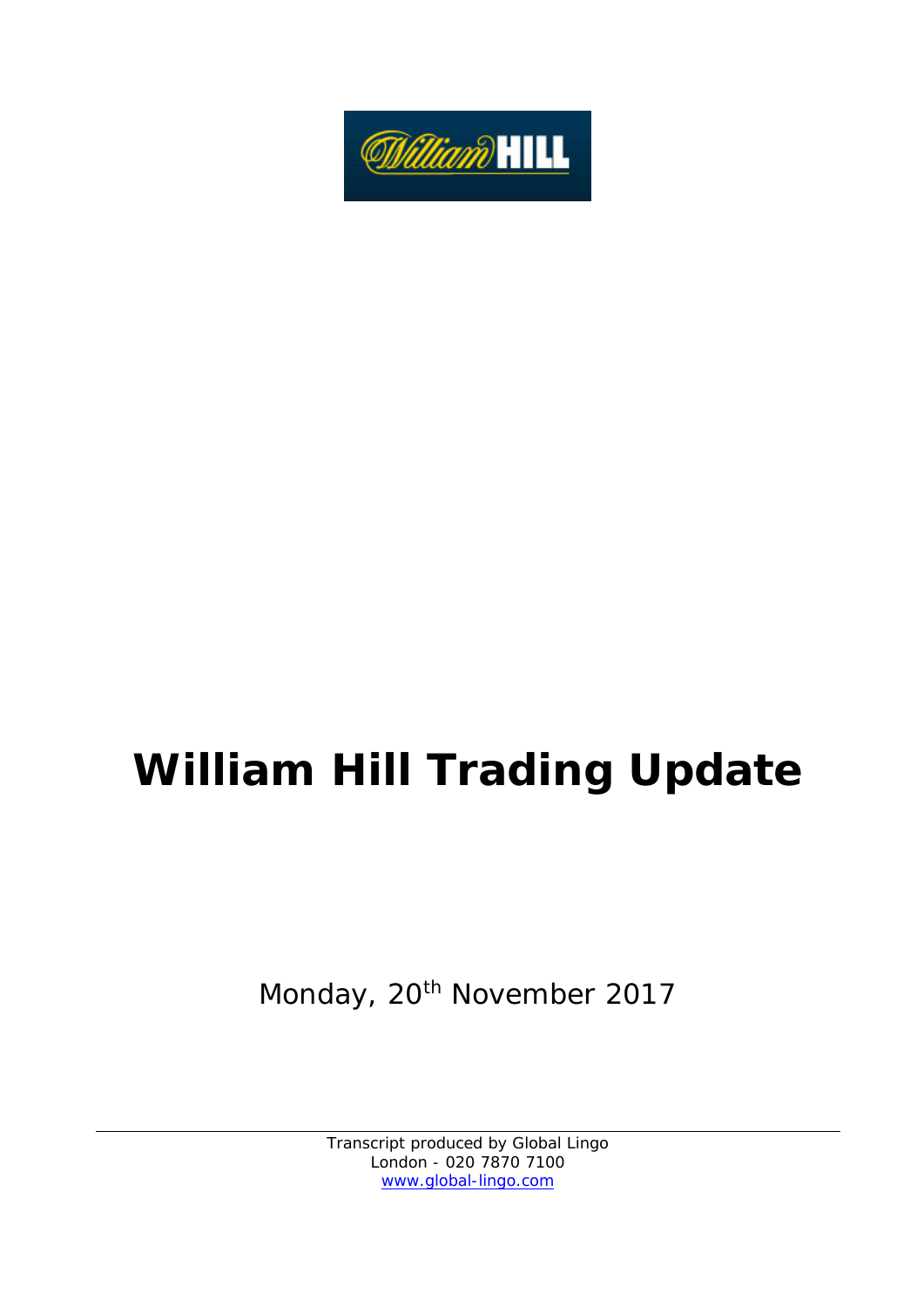# **William Hill Trading Update**

Philip Bowcock *CEO, William Hill Plc* 

## **Continued momentum in 2017 for William Hill**

Good morning everyone. I have Ruth with me on her first official call. I will cover a few highlevel points from this morning's statement, and then we will open up to the usual Q&A.

So, progress has been good so far in the second half, both financially and operationally. Online's momentum is building, and in Sportsbook wagering we have gone from plus 11% in the first half to plus 13% in the second half so far. If you exclude the Euro weeks, it has gone from plus 13% to plus 16%, and the UK is plus 16% in the second half excluding the Euros. That has also bolstered as well, helped us with our gaming net revenue, which has accelerated from 10% in the first half to 14% in the second half.

#### **Strategic priorities**

## *Grow UK market share*

Our new Bet Boost product was launched ahead of the football season, and is proving very popular. In-play is out there for #YourOdds, and I know that when most of you visited Leeds earlier this month, Terry talked to you about our new trading platform that is delivering even more automation. Retail is also still outperforming the competition in both Sportsbook and gaming. You saw the great work the omni team is doing, and where our SSBTs have replaced BGT ones we have seen double-digit growth, reinforcing our view that we are delivering a superior product. We will have at least one SSBT per shop by the end of the year, and we are getting ready to launch the 'single wallet' and in-play horseracing.

#### *Grow international revenues*

Australia is starting to manage the credit ban transition, which is impacting wagering levels, but it is low-margin volumes that are being tackled first, so the margin is at a more normal level than we saw in the first half. We are working on the assumption that point of consumption is coming in 2019, so we are still being very careful about investment at this time. In profit terms, we are ahead of last year.

The US continues to grow very strongly, led by mobile growth. The Supreme Court's hearing is happening on  $4<sup>th</sup>$  December; they will hear the arguments then, and we look forward to a decision in probably the second quarter of next year.

## *Deliver key projects: technology and transformation*

We are also on track with the transformation programme, with the heaviest volume of work happening right now, and we are on target for the £40 million of annualised efficiencies we want to deliver before the year end to support reinvestment into the business.

#### **Summary**

So, overall, we have seen a positive second half so far, and we remain in line with market expectations. As I keep on saying to Ruth, we just need to hope for a decent Boxing Day result. That is all I wanted to cover this morning, so I am going to hand over now to Q&A.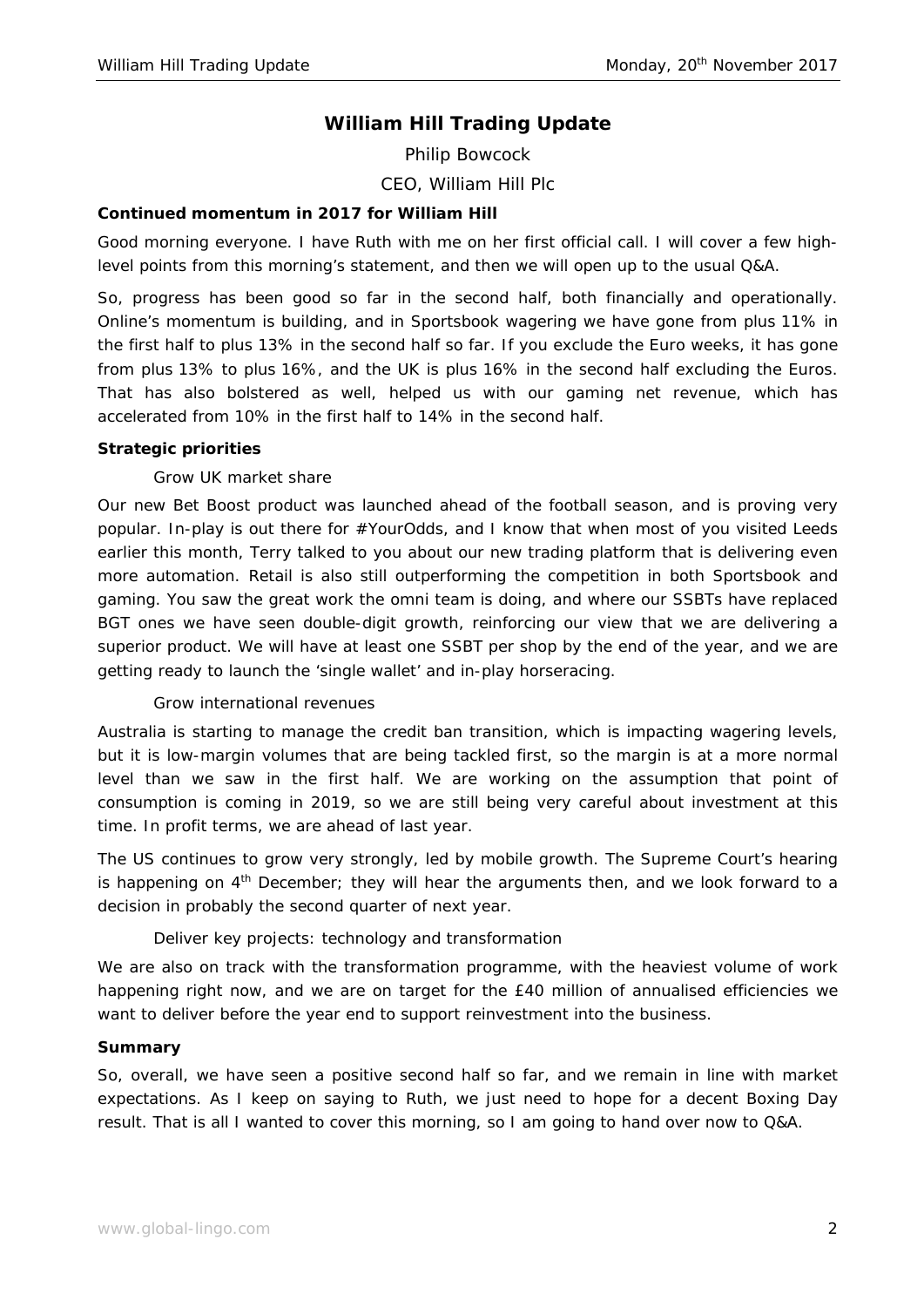## **Q&A**

**Ed Young (Morgan Stanley):** Good morning. I have three questions, if that is okay? The first is on online Sportsbook; obviously, very good volume growth there. Can you give a bit of colour on the drivers there? Also, are you growing activity? You previously said you were in growth ex-Euros in Q2; has that continued? Are you seeing that, or is it all increase in revenue per user?

Secondly, online gaming; clearly, some benefit from very good volumes in Sportsbook there, but you said you were in growth core and non-core. Could you give a bit of colour on what that split looks like and, equally, across Playtech casino and Vegas?

Then third, on Australia, you spoke about dealing with the credit betting issue: how much of the work is done there, do you think, and do you have any updated views on being able to mitigate around a third of the gross impact? Thanks.

**Philip Bowcock:** Ed, I will go through those. There is quite a lot of detail you have asked for; I am not going to give huge amounts of detail in the answer, so I apologise for that in advance. On the online Sportsbook, it is just a continuation of what we have been doing, everything from the in-play #YourOdds that I spoke about; the Bet Boost product is working well; we are doing more around marketing and programmatic marketing, so really targeting the customers we believe want to bet on certain sporting events. So, it is not one silver bullet, it is around everything.

I think on online gaming, we are seeing significant benefits in our cross-sell; so, to give you an idea, we had our best cross-sell week ever last week, so we are seeing some good crosssell coming through. We are seeing some non-core growth as well as core growth, so we are comfortable with where we are, and we are thinking we are making the right moves in the right way.

With regard to the credit betting in Australia: to be honest, we have started on a number of higher-volume, lower-margin customers, so I would not say we are significantly on our way through that process at the moment, but we are monitoring things very carefully and we will continue to do so as things come through. We are not going to give any more detail around exactly the number of people who are going to drop off, or are potentially going to drop off, as a result of credit betting any more than we have given previously.

**Ed Young:** Okay, thank you. Cheers.

**Chris Stevens (UBS):** Morning. In terms of your UK wagering trends, do you still get the sense that you are recovering a lot of the market share that you lost over the last two years, or is it going to get tougher from here, do you think?

Secondly, in retail, on SSBT: I think you said that after the switch, you saw double-digit growth in the volumes going through those machines. Could you give us a sense of how those were performing under BGT? So, were they growing double-digit then and they are still growing double-digit, or are you seeing a step-change in the growth rate? If possible, could you give us the gross win per SSBT?

Then just lastly, on Australia, are you able to share your long-term vision for that division in terms of whether you will stay in the market, given the changing landscape? Thank you.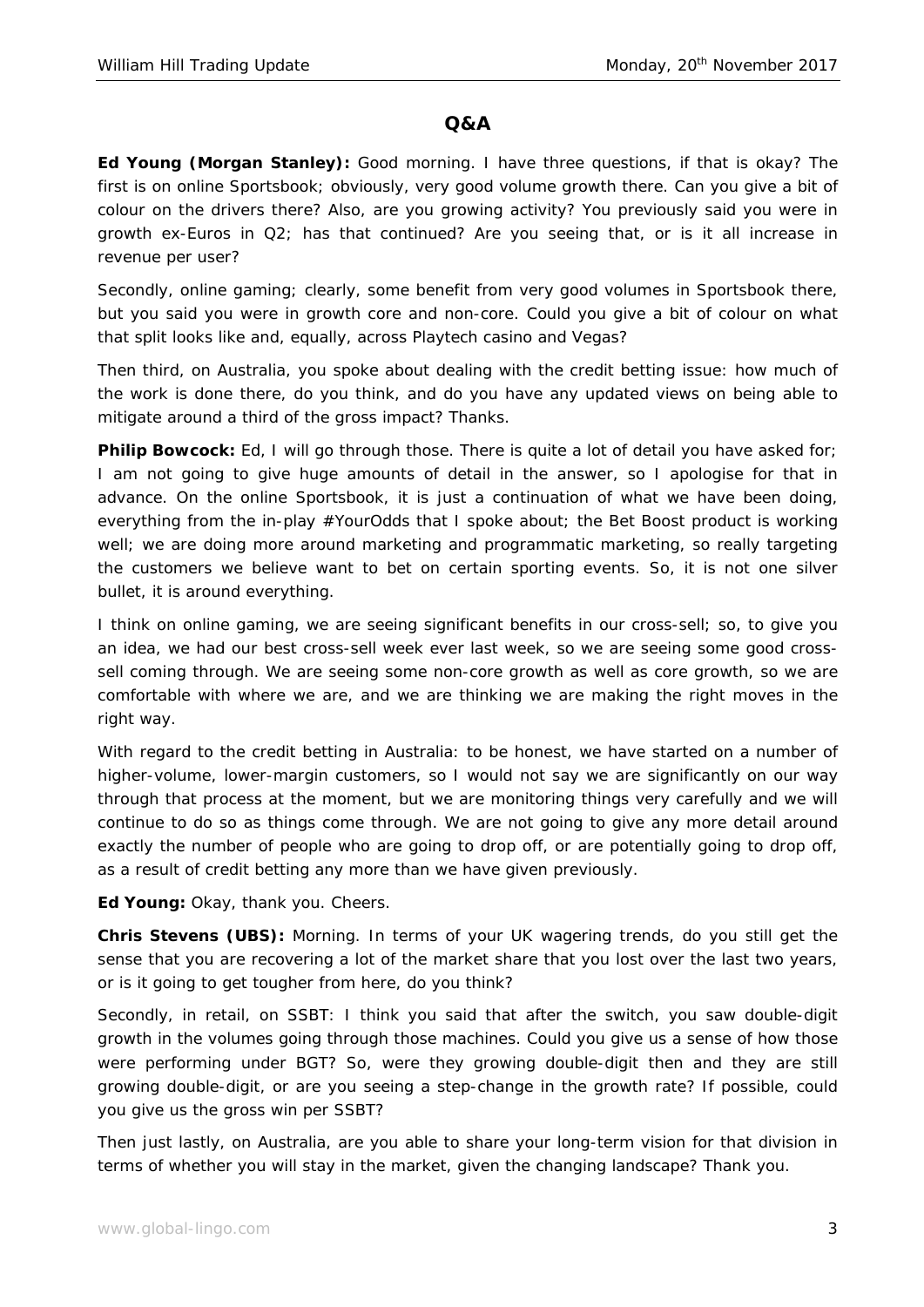**Philip Bowcock:** I will go in reverse order, if it is all right, and I will try and remember the first one by the time I get to it. Australia: listen, I am not going to go into any detail; suffice to say that we are monitoring the situation very carefully. Clearly, things have moved quite quickly around regulation in Australia, so we are spending quite a lot of time really focusing in Australia and we will give you more of an update when we come to preliminary announcements end of February.

SSBTs, I am certainly not going to give you the gross win margin. I think what I would say generally, though, is we have been encouraged by the performance that our SSBTs, once we have put them in, have delivered over and above the BGT ones. Do not forget, the BGT ones were in our better shops, so we would anticipate those to have been the better-performing BGT ones, and it is very encouraging that our SSBTs have been performing better than they did.

UK wagering, have we been recovering lost share? Listen, I think it is always difficult to say which customers you are getting back, but we are comfortable with where we are, and we will continue to aim to grow at the sorts of rates we are growing at at the moment; we do not see any decline of that from where we are. So, that is all I am going to say on that.

**Chris Stevens:** Okay, thanks very much.

**Philip Bowcock:** Thanks.

**Gavin Kelleher (Goodbody):** Sorry, Philip, just one question on Australia: when did you actually start, during the H2 period, the transition management of credit betting customers? Was it right at the start or only recently, post the Spring Carnival? How should we think about that?

**Philip Bowcock:** I would say it was prior to the Spring Carnival.

**Gavin Kelleher:** Okay. In terms of the OpEx growth in online, the 8%, I presume marketing is growing significantly year on year, and then other costs outside marketing are quite low, in terms of that 8%? Is that fair enough to look at it, and how should we think about that into 2018?

**Philip Bowcock:** I think 2018 is a bit more difficult because, obviously, we have the World Cup, so at the moment we are considering exactly what our marketing spend and our marketing effort is going to be; we are going to do that with the guys at the moment as we go through the budgeting process. I do not have the exact numbers, but I would anticipate that of the growth in costs, clearly the large slug of it is going to be marketing.

**Gavin Kelleher:** Okay, cool. Thanks for the info.

**David Jennings (Davy):** Morning, guys. Just one question from me, please. I was just wondering, with the development of your new SSBT product, what is your expectation now for OTC staking growth in 2018, particularly given that there is a World Cup?

**Philip Bowcock:** Listen, it is a difficult answer. If you think about OTC staking as to what has happened this year, clearly the first half benefited from the additional number of horseracing meetings that came through. We have seen 1% decline in the second half so far. I think it is going to be somewhere around a zero; whether it is plus or minus 1% from zero, that is where I would expect it to be.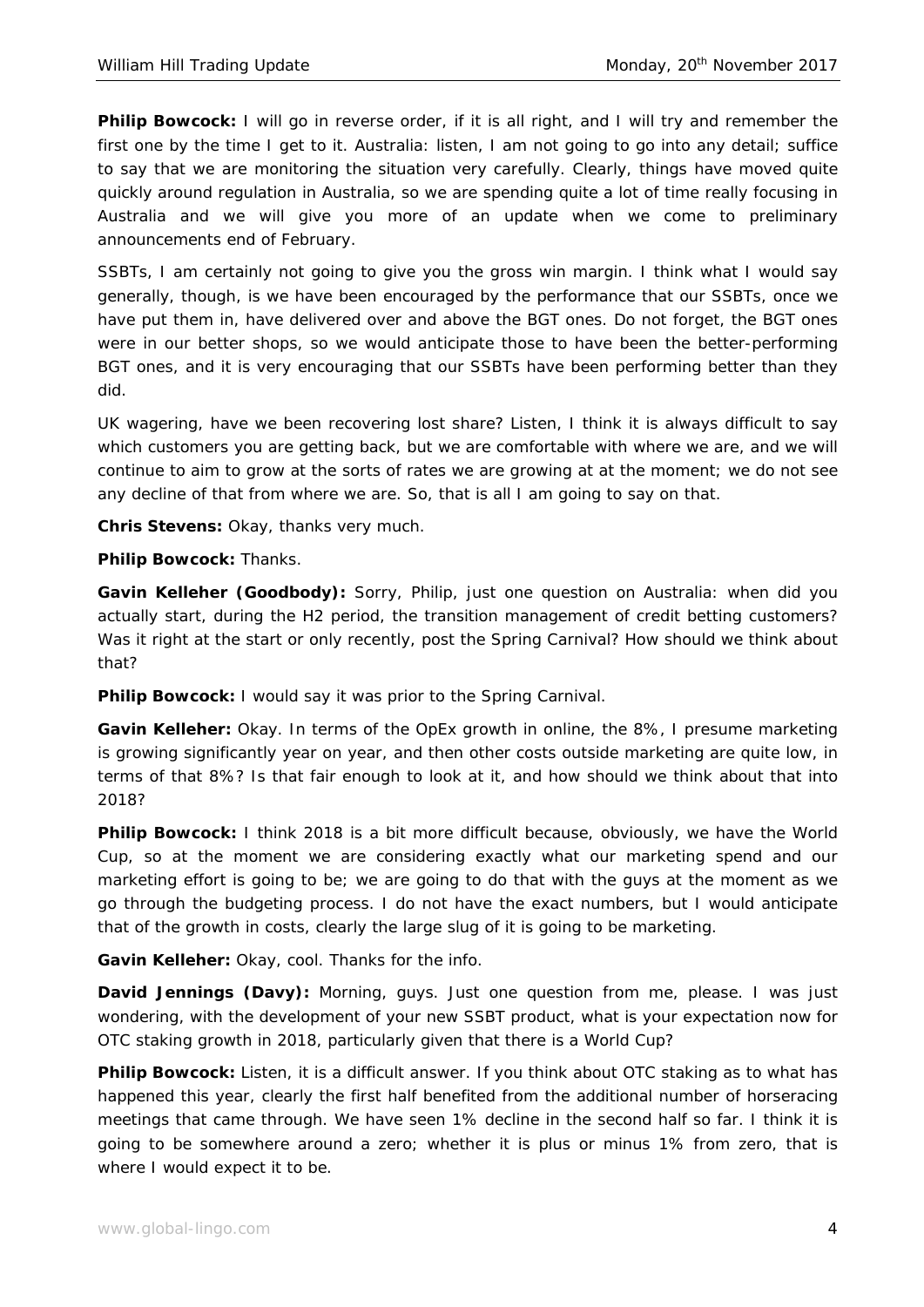## **David Jennings:** Okay.

**Alistair Ross (Investec):** Morning Philip, morning Ruth. A couple from me. Philip, I do not know if you can comment on the RGSB report and the initial DCMS report, and the call for further evidence; and also the timing, your latest expectation of timing in regards the triennial review?

Then if you can give us the SSBT percentage of OTC at the moment; we were told it was more than 10%, but I am not sure where it stands.

Are you guys still guiding to marketing of £140 million in online?

Then can you give us an update in terms of NYX; I know it is a bit of a touchy subject, but if you can comment on that? Thanks.

**Philip Bowcock:** I will let Ruth talk about the marketing at the end. NYX, I think clearly, as a general statement, we have to protect our IT roadmap as well as we can; we are making sure we continue to protect that. Clearly, there are legal actions taking place and I am not going to say anything more than that because, clearly, those are ongoing and I do not want to prejudice any positions there.

With regard to SSBTs, clearly it is still quite early days as we have just had another raft of roll-out, but I think you can expect it to be something around the 10% position.

With regard to the triennial on timing: listen, it is a 12-week consultation process; they will then have to do a write-around, gather views from within government. I think it is going to be sometime around March, I would expect, April time, but who knows? Your guess is probably as good as mine. As far as I am concerned, I thought the RGSB report was actually quite balanced and quite factually based, and said actually, there is not a real correlation between problem gambling and staking levels. I think that, to a degree, has resonated in government. So, we will just have to wait and see what happens, but as we always say, we are working with both the institute bodies and government along the consultation process.

Ruth, I do not know if you want to comment on marketing?

**Ruth Prior:** Yes, marketing we are still guiding as £140 million for online.

**Alistair Ross:** Lovely. Okay, thanks guys.

Patrick Coffey (Barclays): Hi, everyone. Just two questions from me. First of all, just on hiring: are there are any major hires that you still need to make to get William Hill back on track for 2018?

I guess the second thing is just with regards to the second part of your strategy of growing international revenues. Clearly, the future of the Australian business you talked about a little bit, but you could see a scenario where William Hill is very much a little bit of US, mainly just UK. So, is the strategy going forward to do more M&A internationally in 2018, or do you think a bigger deal is needed for you to materially deliver against that strategic priority? Thanks.

**Philip Bowcock:** I do not think a big deal is needed. I come back to the principle that if you look at our business, we are still predominantly UK-based and with UK revenues. If you think that regulation is only going in one direction, therefore by default you need to start thinking about diversification outside the UK, and I think that still holds true. Exactly how that is achieved, we will work on over time.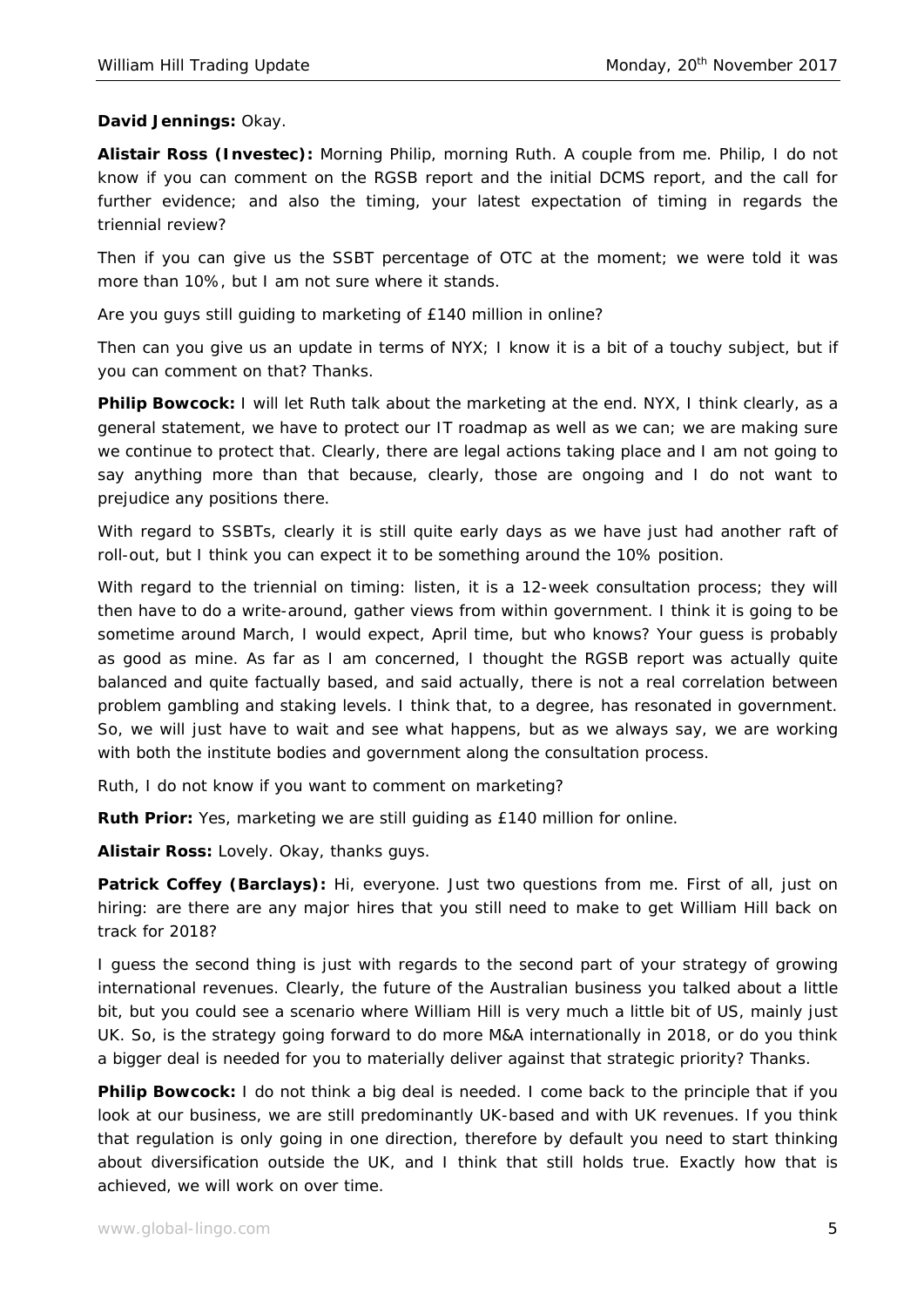When it comes to hiring, I am very comfortable with the team I have; I think we are well set, and I think the evidence of the last 12 months has proven that.

## **Patrick Coffey:** Thanks.

**Tal Grant (Credit Suisse):** Hi, good morning. Thank you for taking my questions. Just two actually. So, on Australia, I was just wondering: it sounds like you stopped marketing, essentially, to some of your bigger credit customers. So, could you maybe give us the numbers, the increase in stakes and revenue for non-credit customers?

Then secondly, you talked just now about expanding internationally, potentially. Italy is obviously going through a sports betting tender in the next couple of years, it seems; would that be of interest to you guys?

Philip Bowcock: To take those in reverse order: as with most things, we will look at anything and consider it on its merits; that would include Italy.

When it comes to Australia, I am not going to give you the detailed breakdown, but what I would say is, given the point of consumption tax is likely to come in, I think to go out and market for a 24-month or greater than 24-month payback is debatable, and so we are starting to focus on 12-month-type payback levels. That is all I am going to say on that.

**Joe Thomas (HSBC):** Morning, Philip and Ruth. Sorry, could you just explain a little bit further what you meant by your last response Philip, about the payback levels?

Philip Bowcock: So, when we spend marketing money, we have target levels of payback on that marketing spend. So, you could look at a 24-month payback level, but actually in Australia, we are starting to focus more and more on a 12-month payback, on the basis that we do not exactly know what the marketplace is going to look like in 18 or 24 months, given the point of consumption tax is coming.

**Joe Thomas:** Okay. Just allied to that, you have sort of answered it there, but you did say that you are working on the assumption that the POC tax comes in 2019; what is your latest intelligence on that, on a state-by-state basis?

**Philip Bowcock:** I think the issue there is it is on a state-by-state basis, therefore it is uncertain as to exactly what each state is going to do with point of consumption tax, and whether they are going to put point of consumption tax in in the place of other taxes. It is just unclear at the moment.

**Joe Thomas:** Okay. Then just two other questions. One, your retail estate size, has it moved year on year?

Then finally, the US growth which was very, very strong: what is that down to? Are there any one-off events in there – I am thinking perhaps the Mayweather fight – and what should that be doing on an underlying basis?

**Philip Bowcock:** Clearly, the Mayweather fight did help in the US; it did not make a huge difference, but it did help. We are just seeing some good, solid growth coming out of the US from good operational execution, that is what I would say. I think that growth, whilst it may not continue at the level it is continuing at, it certainly is going to be up towards that level.

The retail estate: we have recently closed a few shops, but I would see the retail estate, absent the triennial review, as being broadly static.